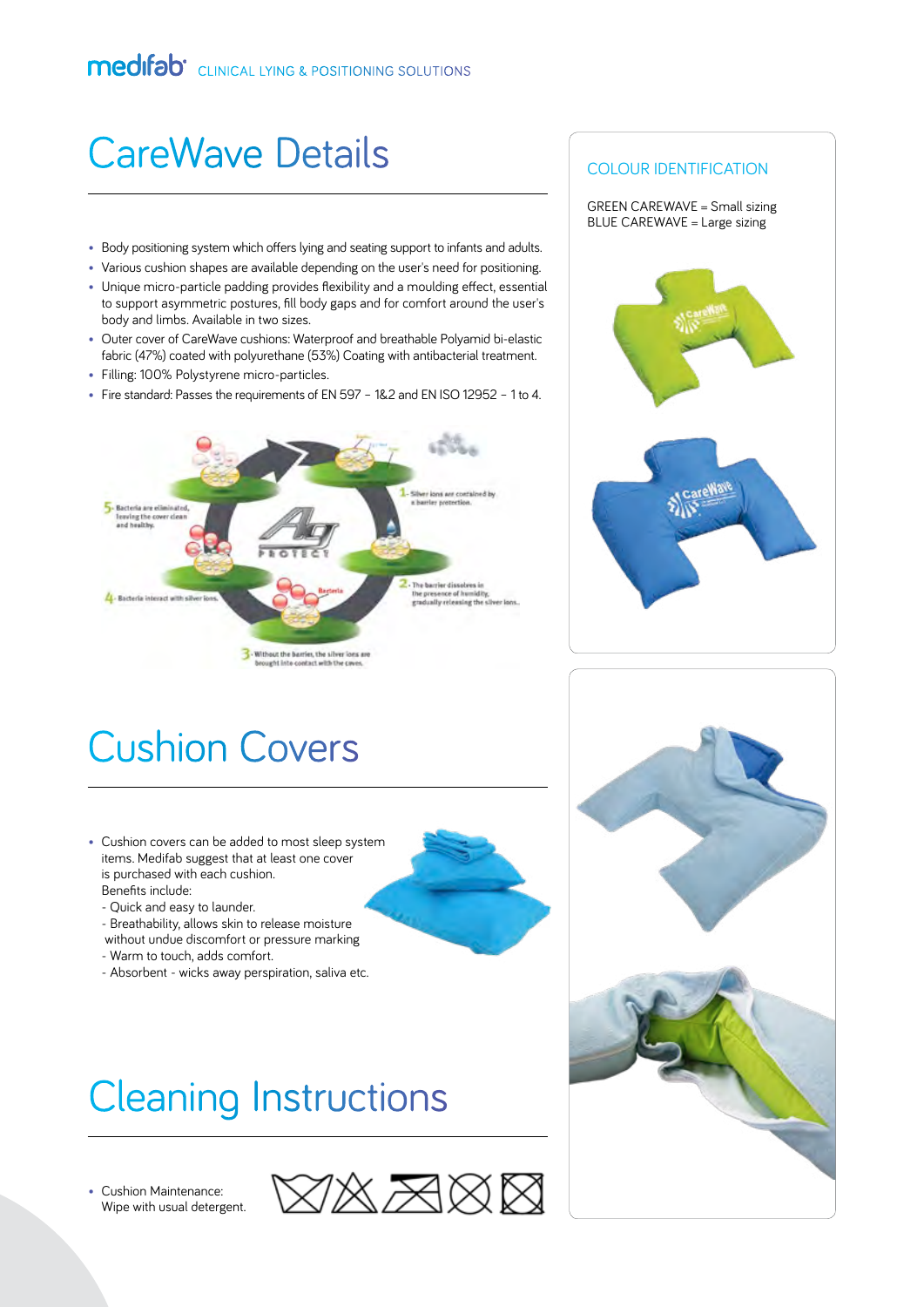#### CAREWAVE

DETAILS, CUSHION COVERS, CLEANING INSTRUCTIONS, KIT, DELTA, UNIVERSAL

## CareWave Kit

#### POSTURAL CARE MADE EASY

- For supine, prone or side lying.
- Cylindrical bolsters and abduction wedge are Velcro® attached for additional postural control.
- Easily transported.
- Easy to set up.

#### CAREKIT INCLUDES

- Micro-particle positioning mattress.
- 2 Cylindrical bolster cushions.
- 1 Small half-moon cushion.
- 1 Abduction cushion.
- 1 Small Universal cushion.
- Transport bag.

|       | Code          | <b>Mattress Length</b> |
|-------|---------------|------------------------|
| Small | 7007-0001-066 | $120 \text{ cm}$       |
| Large | 7007-0002-066 | $160 \text{ cm}$       |

#### CareWave Delta

- Create lateral stability either alone, with one on each side, or an extra pillow to create a neutral position in the knee & hip joints.
- Supports and prevents the patient from falling forward from a decubitus position.
- Can be used in a semi fowler position, by placing under the legs.

|                   | <b>Small</b>    | Large         | <b>XX Large</b> |
|-------------------|-----------------|---------------|-----------------|
| Code              | 7007-0552-045   | 7007-0551-066 | 7007-0554-066   |
| Width             | 40 cm           | 55 cm         | 180 cm          |
| Depth             | $20 \text{ cm}$ | 30 cm         | 30 cm           |
| Height            | $20 \text{ cm}$ | 30 cm         | 30cm            |
| <b>Cover Code</b> | 7007-0552-270   | 7007-0551-270 | 7007-0554-270   |



## CareWave Universal

- Use to avoid rubbing between knees, calves or heels.
- Placed under the feet, it helps to reduce pressure on heels.
- Can also be used simply as a pillow.

|            | <b>Small</b>  | Large           |
|------------|---------------|-----------------|
| Code       | 7007-1252-045 | 7007-1251-066   |
| Length     | 45 cm         | $60 \text{ cm}$ |
| Width      | 30 cm         | $40 \text{ cm}$ |
| Cover Code | 7007-1252-046 | 7007-1251-067   |

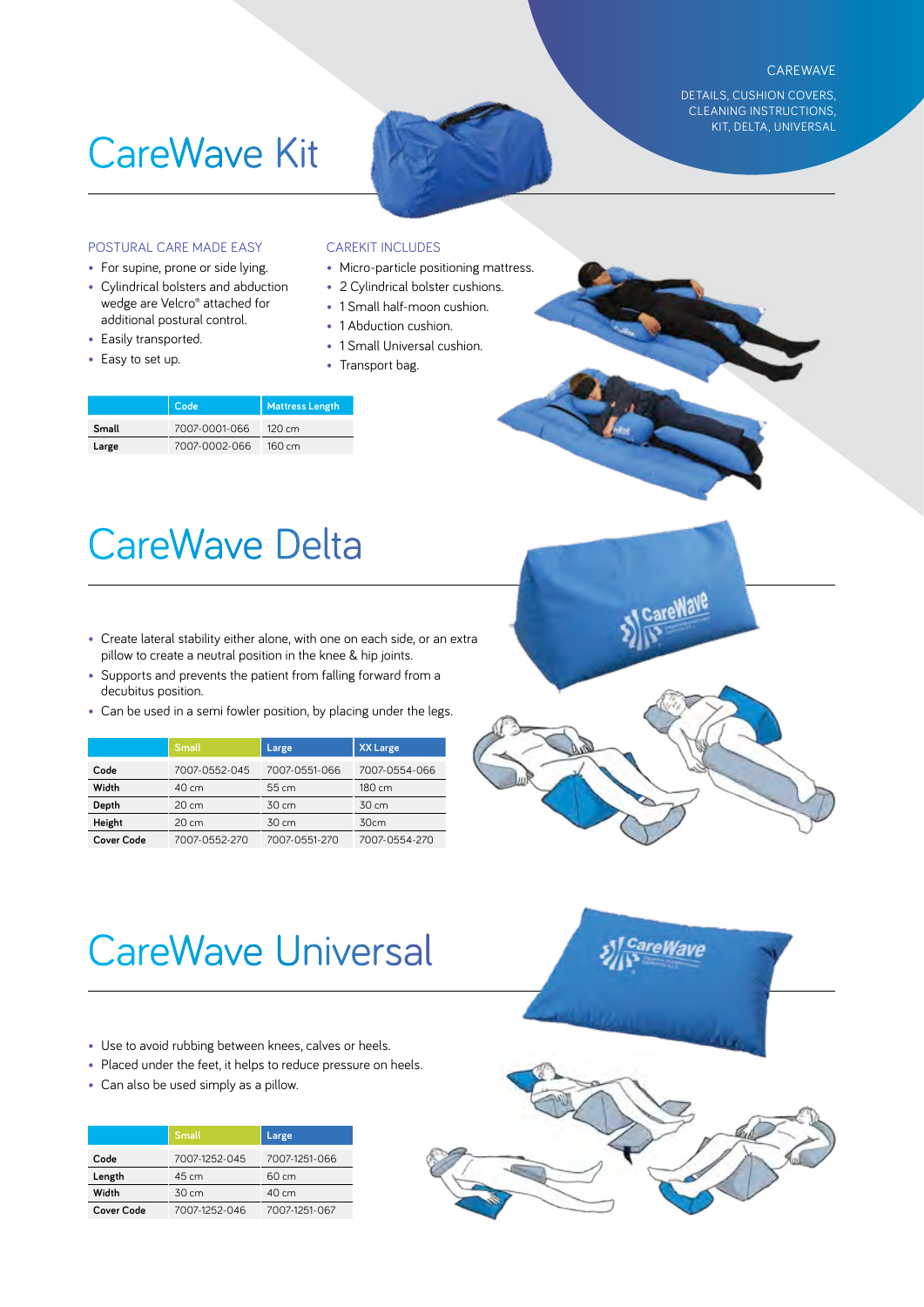# CareWave Cylindrical

- Can be used between legs, under heels and ankles in order to reduce pressure.
- Prevents the user from falling forward from a decubitus position.
- Provides sufficient support to achieve a corrected position for many users.
- Use for corrected side lying positioning for sufficient angles to keep the airway open and to ensure a neutral position in the involved joints.

|                   | <b>Small</b>  | Large           |
|-------------------|---------------|-----------------|
| Code              | 7007-1502-045 | 7007-1501-066   |
| Length            | 45 cm         | $70 \text{ cm}$ |
| <b>Diameter</b>   | 14 cm         | $17 \text{ cm}$ |
| <b>Cover Code</b> | 7007-1502-270 | 7007-1501-270   |



Extra Valle

## CareWave Abduction

- Use when the patient is lying down, placed in crotch area.
- Can also be placed under the arm.

|            | <b>Small</b>    | Large <sub>1</sub> | <b>XX Large</b> |
|------------|-----------------|--------------------|-----------------|
| Code       | 7007-1552-045   | 7007-1551-066      | 7007-1554-066   |
| Width      | $12 \text{ cm}$ | $15 \text{ cm}$    | $90 \text{ cm}$ |
| Depth      | $23 \text{ cm}$ | $30 \text{ cm}$    | $95 \text{ cm}$ |
| Height     | $15 \text{ cm}$ | $20 \text{ cm}$    | $30 \text{ cm}$ |
| Cover Code | 7007-1552-270   | 7007-1551-270      |                 |





# CareWave Semi-Fowler

- Gives support and holds the user comfortably in a semifowler position.
- Place the cushion under the legs, the abduction module forward between the knees.

|            | Small           | Large           |
|------------|-----------------|-----------------|
| Code       | 7007-1852-045   | 7007-1851-066   |
| Width      | 50 cm           | $70 \text{ cm}$ |
| Depth      | 35 cm           | $50 \text{ cm}$ |
| Height     | $12 \text{ cm}$ | $14 \text{ cm}$ |
| Cover Code | 7007-1852-270   | 7007-1851-270   |

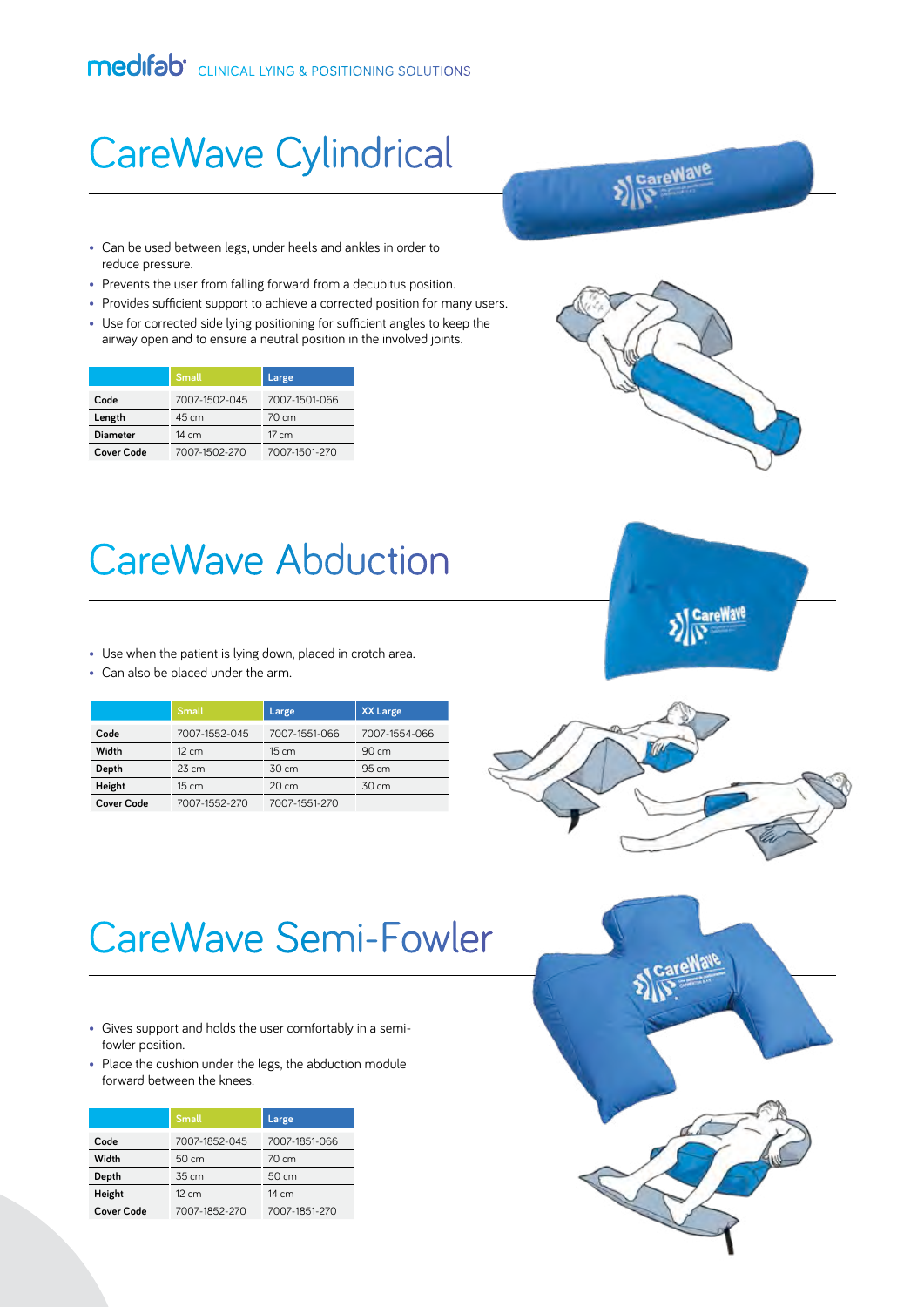#### CAREWAVE

CYLINDRICAL, ABDUCTION, SEMI-FOWLER, DECUBITUS, BACK CUSHION

#### CareWave Decubitus

- Supports shoulders, back, hips and knees of the user in a decubitus position. Reduces rubbing.
- Provides excellent trunk stability while the hip and knee angle can be varied.
- Lower part of the "S" can be drawn up between the knees so that the right median and good body symmetry can be achieved.
- Can also be shaped into a U-shaped cushion by adjusting the fill and rotating one end to thus provide a neutral position for the knee and hip joints, while the pad is pushed under the seat to fix the pelvis.
- The ends also provide support for the elbows.

|                   | <b>Small</b>    | Large         | <b>XX Large</b> |
|-------------------|-----------------|---------------|-----------------|
| Code              | 7007-3002-045   | 7007-3001-066 | 7007-3004-066   |
| Width             | $25 \text{ cm}$ | 30 cm         | $36 \text{ cm}$ |
| Length            | 140 cm          | 180 cm        | 200 cm          |
| <b>Cover Code</b> | 7007-3002-270   | 7007-3001-270 |                 |

#### **CareWave** Decubitus Slim

• Designed for positioning of lower limbs to prevent them from crossing. Also prevents lateral sliding.

|            | <b>Small</b>   | Large           |
|------------|----------------|-----------------|
| Code       | 7007-3012-045  | 7007-3011-066   |
| Width      | $9 \text{ cm}$ | $12 \text{ cm}$ |
| Length     | 224 cm         | 300 cm          |
| Cover Code | 7007-3012-270  | 7007-3011-270   |

## **CareWave** Back Cushion

- Maintains the back in a semi-sitting position when user is sitting in bed or in a lateral decubitus position. Helps reduce pressure on ischium and heels.
- Can also be used in a sitting position in a chair.

|            | <b>Small</b>     | Large            |
|------------|------------------|------------------|
| Code       | 7007-2452-045    | 7007-2451-066    |
| Length     | $200 \text{ cm}$ | $200 \text{ cm}$ |
| Width      | $40 \text{ cm}$  | $60 \text{ cm}$  |
| Cover Code | 7007-2452-270    | 7007-2451-270    |

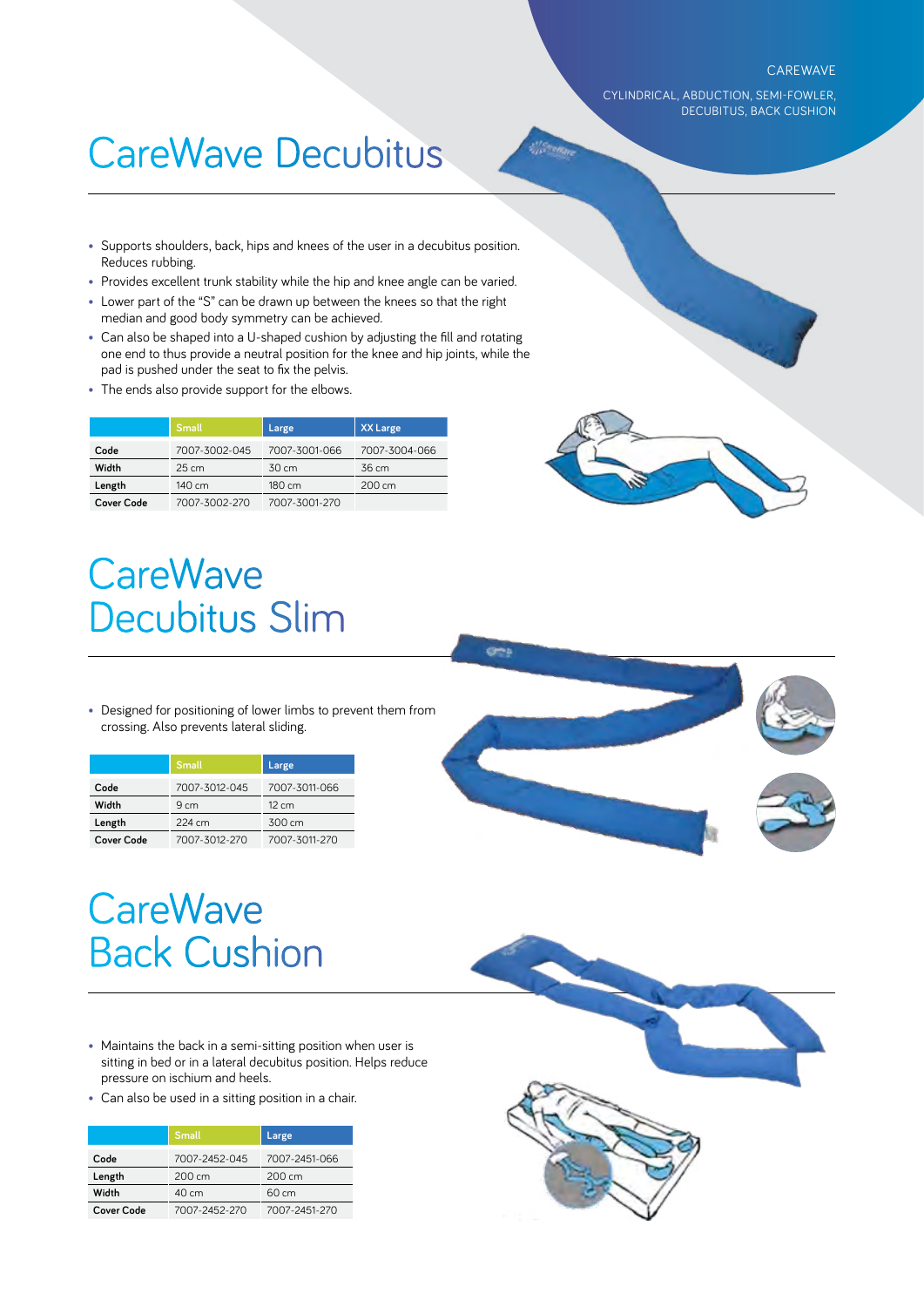# CareWave Body Bolster

- New addition to the CareWave range, which allows full support of the body from head to feet.
- An integrated pillow facilitates installation and user comfort and successfully maintains user position.
- When used in lateral position, the Body Bolster protects against pressures and avoids friction and pressure points on arms, knees and calves.

|            | <b>Small</b>     | Large            |
|------------|------------------|------------------|
| Code       | 7007-3502-045    | 7007-3501-066    |
| Length     | $135 \text{ cm}$ | $210 \text{ cm}$ |
| Width      | $20 \text{ cm}$  | $35 \text{ cm}$  |
| Cover Code | 7007-3502-270    | 7007-3501-270    |



# CareWave Half-Moon

- It gives support and holds the patient comfortably in a lying or sitting position, and can be used to stabilize the upper body. The filling can be moved within the cushion so you can arrange it to adjust the head and arm height.
- If one wishes to counteract unwanted lateral movement of the body, the ends of the Half-Moon can be pushed under the hip area. Body weight will stabilize the pelvis and prevent unwanted movement. The idea is to eliminate movement that will take the body out of the desired symmetrical position.

|                   | <b>Small</b>    | Large           |
|-------------------|-----------------|-----------------|
| Code              | 7007-4052-045   | 7007-4051-066   |
| Length            | 140 cm          | 180 cm          |
| Width             | $25 \text{ cm}$ | $30 \text{ cm}$ |
| <b>Cover Code</b> | 7007-4052-270   | 7007-4051-270   |



# CareWave Ring Cushion

- Comfortably supports the user's head. If support is required especially on one side, the special filling can be shaken to one side of the cushion and positioned slightly skewed to one side if needed.
- Can be positioned with the opening towards the patient's visual direction which allows for a stable position for the head and neck, backwards and sideways.
- If the patient has the ability to make a lot of head movement the pillow can move out of place so the patient must be able to move the pillow or get help with this.



|            | <b>Small</b>    | Large           |
|------------|-----------------|-----------------|
| Code       | 7007-4082-045   | 7007-4081-066   |
| Width      | $35 \text{ cm}$ | $40 \text{ cm}$ |
| Cover Code | 7007-4082-270   | 7007-4081-270   |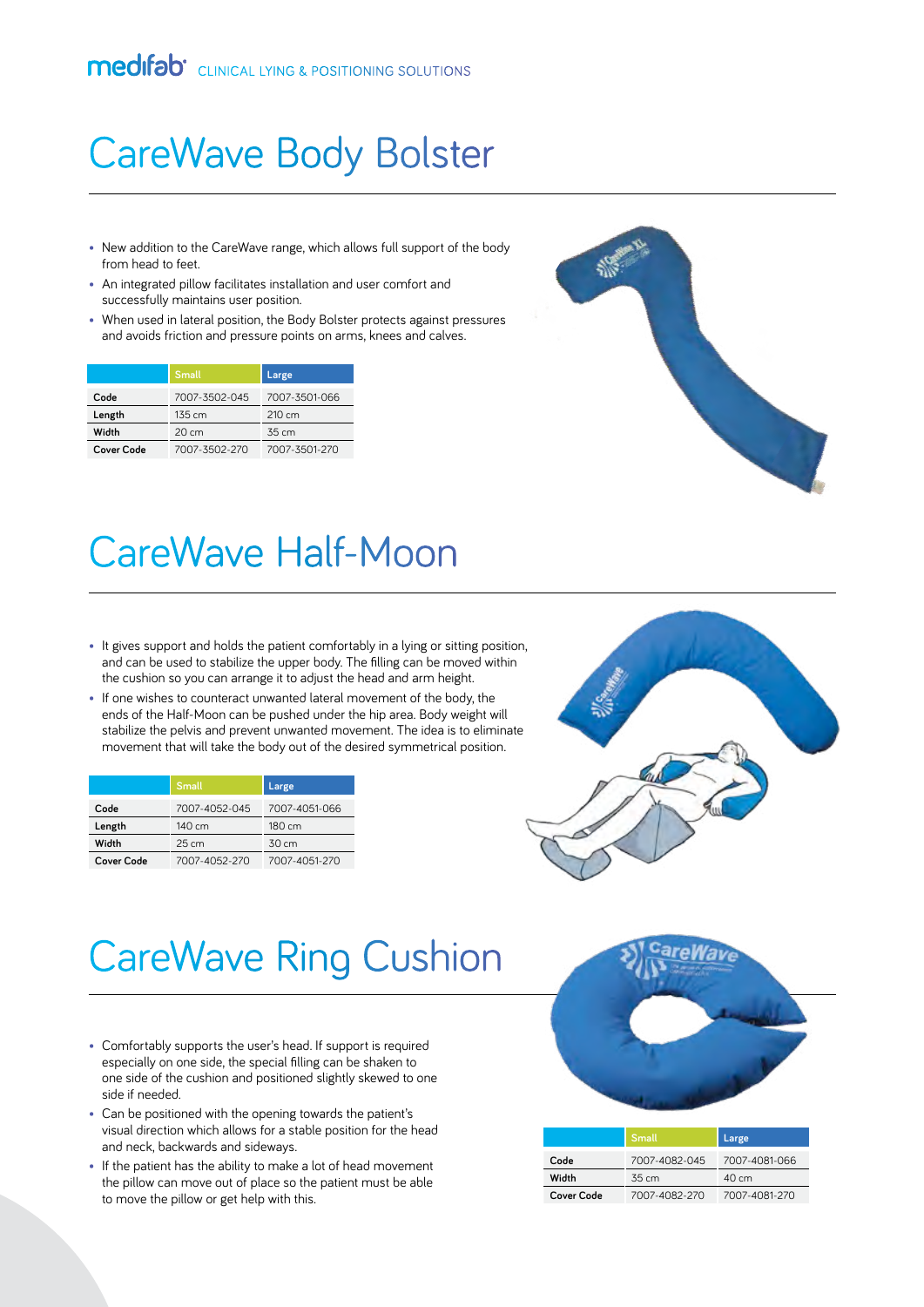BODY BOLSTER, HALF-MOON, HEEL BOOTIE, HEEL/RING/BOW CUSHION

## CareWave Heel Cushion

- Fixes to the mattress at the heel area with an adjustable strap.
- Supports ankles and relieves pressure on the heel zone.

|        | <b>One Size</b> |  |
|--------|-----------------|--|
| Code   | 7007-5201-066   |  |
| Length | $90 \text{ cm}$ |  |
| Width  | $18 \text{ cm}$ |  |

# CareWave Heel Bootie

• Designed to protect and prevent the feet/heels from injury and bedsores and to provide comfort whatever the patient's position.

|                           | Small           | Large           |
|---------------------------|-----------------|-----------------|
| Code                      | 7007-5302-045   | 7007-5301-067   |
| Length of foot<br>surface | $25 \text{ cm}$ | $30 \text{ cm}$ |

## Bow Cushion

- Can be used between the knees as an abduction cushion.
- Use under heels to reduce pressure.

|            | <b>Small</b>    | Large           |
|------------|-----------------|-----------------|
| Code       | 7007-1602-045   | 7007-1601-066   |
| Length     | $28 \text{ cm}$ | 34 cm           |
| Width      | $19 \text{ cm}$ | 24 cm           |
| Height     | 6 cm            | $10 \text{ cm}$ |
| Cover Code | 7007-1602-270   | 7007-1601-270   |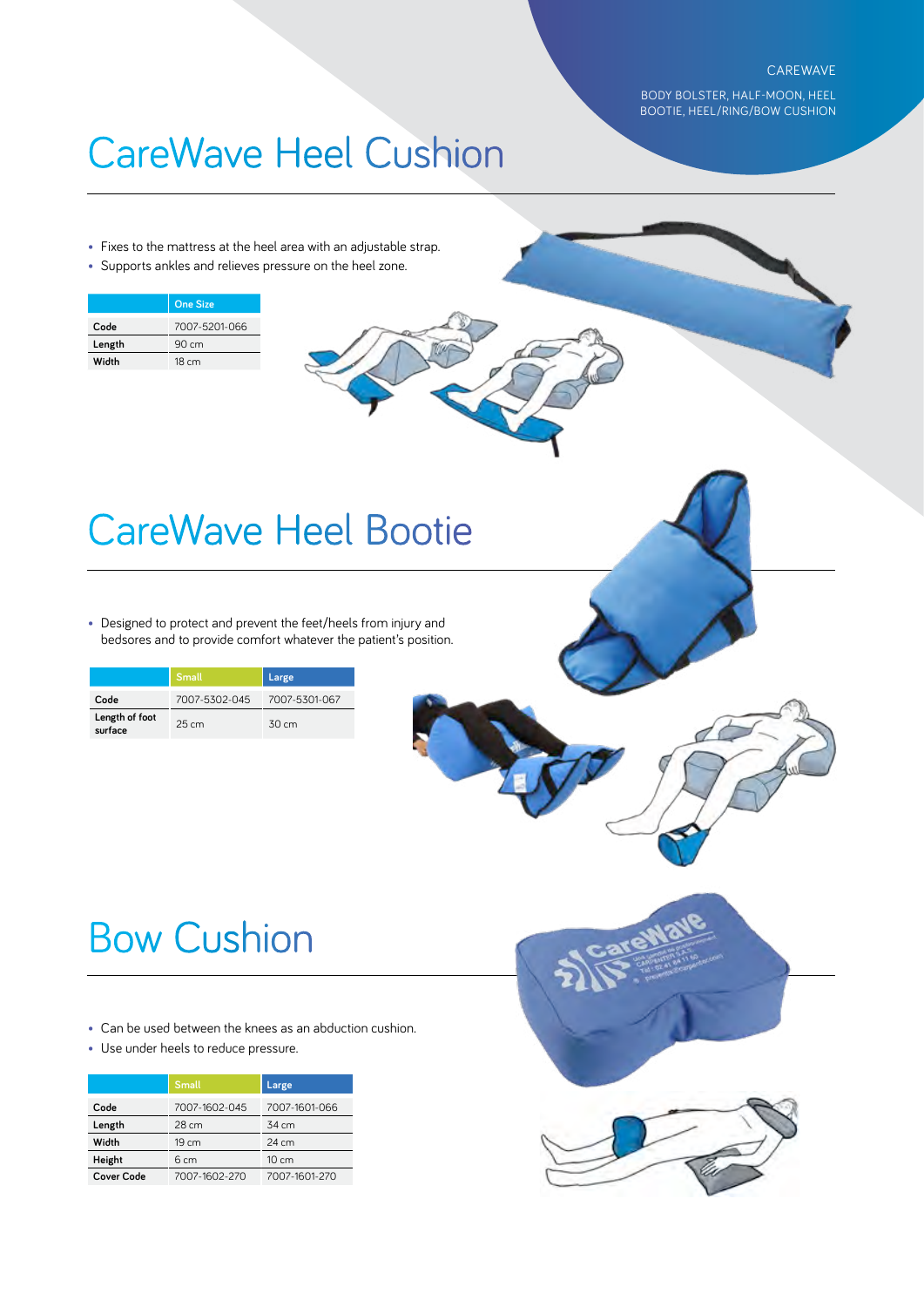#### **medifab** CLINICAL LYING & POSITIONING SOLUTIONS

# **Stabilegs**

- Stabilegs uses the same filling as the CareWave cushions.
- Positioning device has removable and adjustable modules.
- Abduction module (removable/adjustable) to limit friction and prevent leg-crossing in cases of spasticity.
- Adduction module (removable/adjustable) ensures alignment of lower limbs and pelvis stability.
- Heel relief and prevention equinus for prevention of bedsores in the heel area. End modules (removable/adjustable) are necessary to ensure pressure relief between the bed footboard and Stabilegs.

|        | <b>One Size</b> |  |
|--------|-----------------|--|
| Code   | 7007-1831-066   |  |
| Length | 58 cm           |  |
| Width  | 55 cm           |  |
| Height | $12 \text{ cm}$ |  |

# Fitleg Non-Slip

- Positioning device for proper orthopaedic alignment of lower limbs and full or partial relief on the heels.
- Prevents knee hyper-extension.
- Full relief on heels with the Non-Slip Module.
- High resiliency foam for stable positioning & optimized product life.
- Two distinct modules allow for customised patient positioning.

|        | <b>Fitleg Non-Slip</b> | <b>Fitleg Module</b> |
|--------|------------------------|----------------------|
| Code   | 7007-1821-066          |                      |
| Length | 55 cm                  | $50 \text{ cm}$      |
| Width  | 58 cm                  | $21 \text{ cm}$      |
| Height | $12 \, \text{cm}$      | $10.5 \text{ cm}$    |



# Fitleg

- Positioning device for proper orthopaedic alignment of lower limbs which prevents front sliding, friction and shear. Anatomic shape provides maximum comfort and stable positioning.
- Fitleg Evo has abduction module to limit friction around knee articulations and prevent leg-crossing in case of spasticity.
- Prevention of knee hyper-extension due to the anatomic shape.
- Viscoelastic foam combined with HR foam base to provide maximum comfort.
- Reduces pressure on heels area with support on calves and thigh.



|        | <b>Fitleg Small</b> | <b>Fitleg Large</b> | <b>Fitleg Evo</b> |
|--------|---------------------|---------------------|-------------------|
| Code   | 7007-1802-066       | 7007-1801-066       | 7007-1811-066     |
| Length | 58 cm               | 58 cm               | 58 cm             |
| Width  | $40 \text{ cm}$     | 55 cm               | 55 cm             |
| Height | $12 \text{ cm}$     | $12 \text{ cm}$     | $12 \text{ cm}$   |